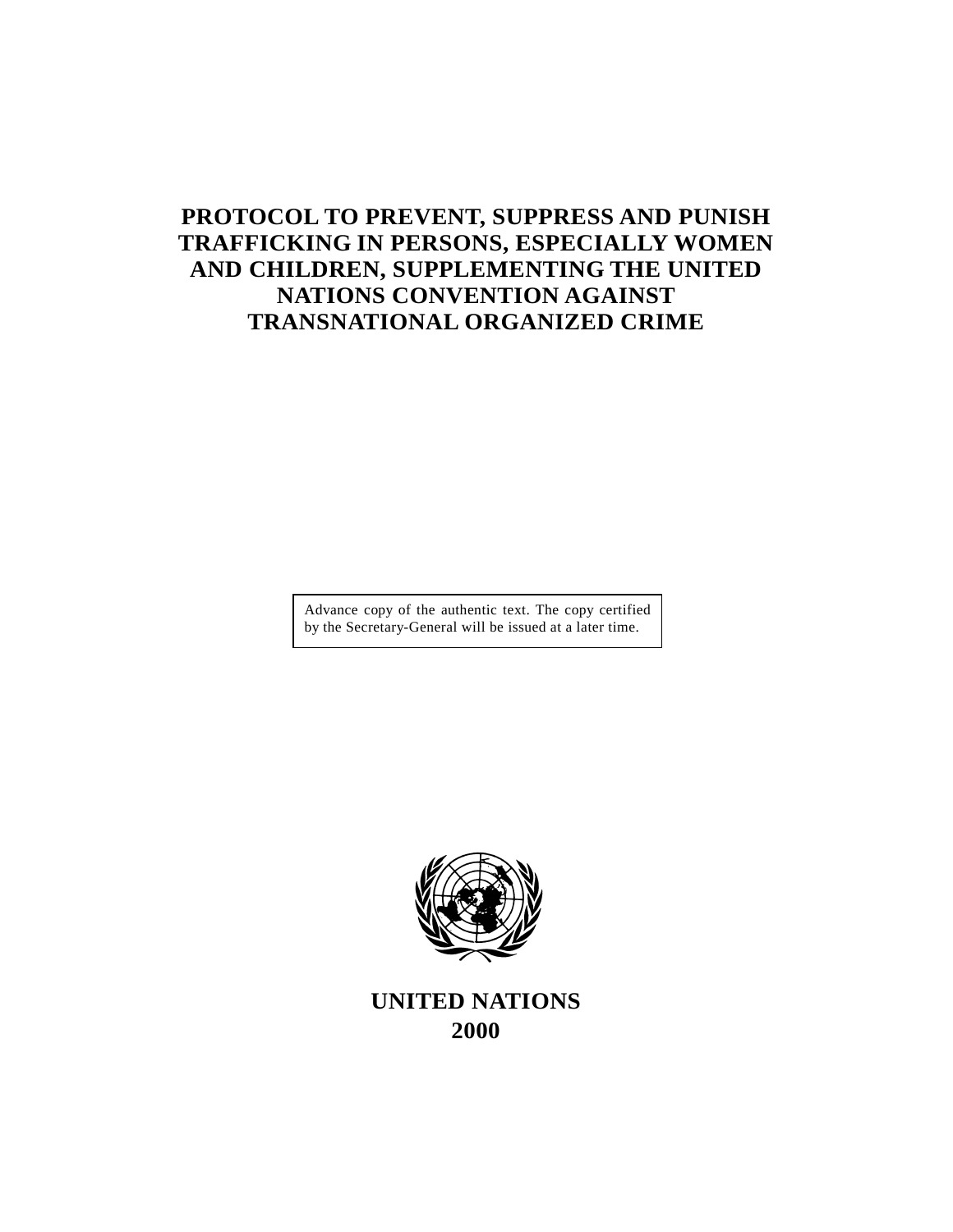#### **PROTOCOL TO PREVENT, SUPPRESS AND PUNISH TRAFFICKING IN PERSONS, ESPECIALLY WOMEN AND CHILDREN, SUPPLEMENTING THE UNITED NATIONS CONVENTION AGAINST TRANSNATIONALORGANIZED CRIME**

#### **Preamble**

#### *The States Parties to this Protocol,*

*Declaring* that effective action to prevent and combat trafficking in persons, especially women and children, requires a comprehensive international approach in the countries of origin, transit and destination that includes measures to prevent such trafficking, to punish the traffickers and to protect the victims of such trafficking, including by protecting their internationally recognized human rights,

*Taking into account* the fact that, despite the existence of a variety of international instruments containing rules and practical measures to combat the exploitation of persons, especially women and children, there is no universal instrument that addresses all aspects of trafficking in persons,

*Concerned* that, in the absence of such an instrument, persons who are vulnerable to trafficking will not be sufficiently protected,

*Recalling* General Assembly resolution 53/111 of 9 December 1998, in which the Assembly decided to establish an open-ended intergovernmental ad hoc committee for the purpose of elaborating a comprehensive international convention against transnational organized crime and of discussing the elaboration of, inter alia, an international instrument addressing trafficking in women and children,

*Convinced* that supplementing the United Nations Convention against Transnational Organized Crime with an international instrument for the prevention, suppression and punishment of trafficking in persons, especially women and children, will be useful in preventing and combating that crime,

 *Have agreed as follows:* 

#### **I. General provisions**

#### *Article 1*

#### *Relation with the United Nations Convention against Transnational Organized Crime*

 1. This Protocol supplements the United Nations Convention against Transnational Organized Crime. It shall be interpreted together with the Convention.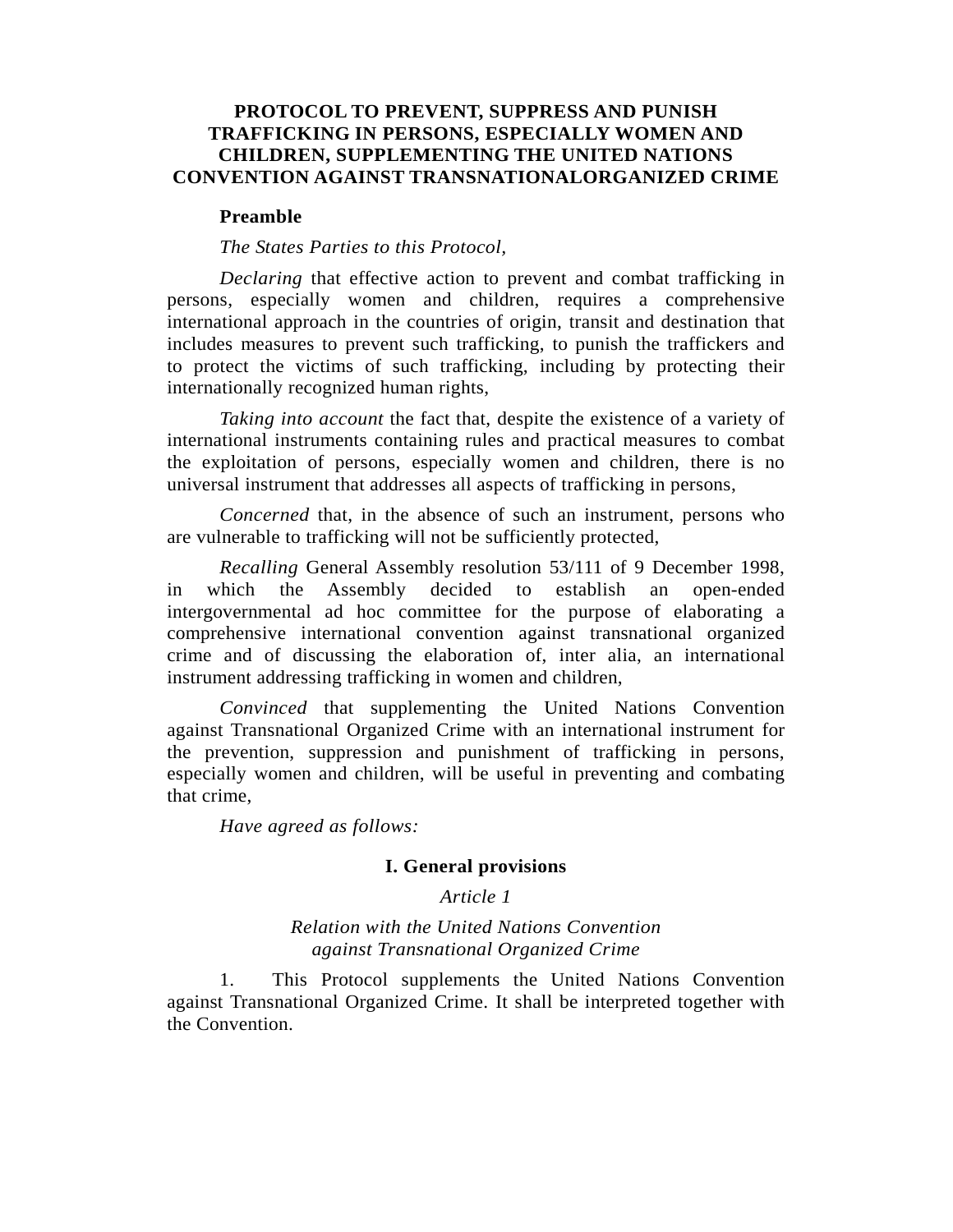2. The provisions of the Convention shall apply, mutatis mutandis, to this Protocol unless otherwise provided herein.

 3. The offences established in accordance with article 5 of this Protocol shall be regarded as offences established in accordance with the Convention.

#### *Article 2*

#### *Statement of purpose*

The purposes of this Protocol are:

 (a) To prevent and combat trafficking in persons, paying particular attention to women and children;

 (b) To protect and assist the victims of such trafficking, with full respect for their human rights; and

 (c) To promote cooperation among States Parties in order to meet those objectives.

## *Article 3*

#### *Use of terms*

For the purposes of this Protocol:

 (a) "Trafficking in persons" shall mean the recruitment, transportation, transfer, harbouring or receipt of persons, by means of the threat or use of force or other forms of coercion, of abduction, of fraud, of deception, of the abuse of power or of a position of vulnerability or of the giving or receiving of payments or benefits to achieve the consent of a person having control over another person, for the purpose of exploitation. Exploitation shall include, at a minimum, the exploitation of the prostitution of others or other forms of sexual exploitation, forced labour or services, slavery or practices similar to slavery, servitude or the removal of organs;

 (b) The consent of a victim of trafficking in persons to the intended exploitation set forth in subparagraph (a) of this article shall be irrelevant where any of the means set forth in subparagraph (a) have been used;

 (c) The recruitment, transportation, transfer, harbouring or receipt of a child for the purpose of exploitation shall be considered "trafficking in persons" even if this does not involve any of the means set forth in subparagraph (a) of this article;

(d) "Child" shall mean any person under eighteen years of age.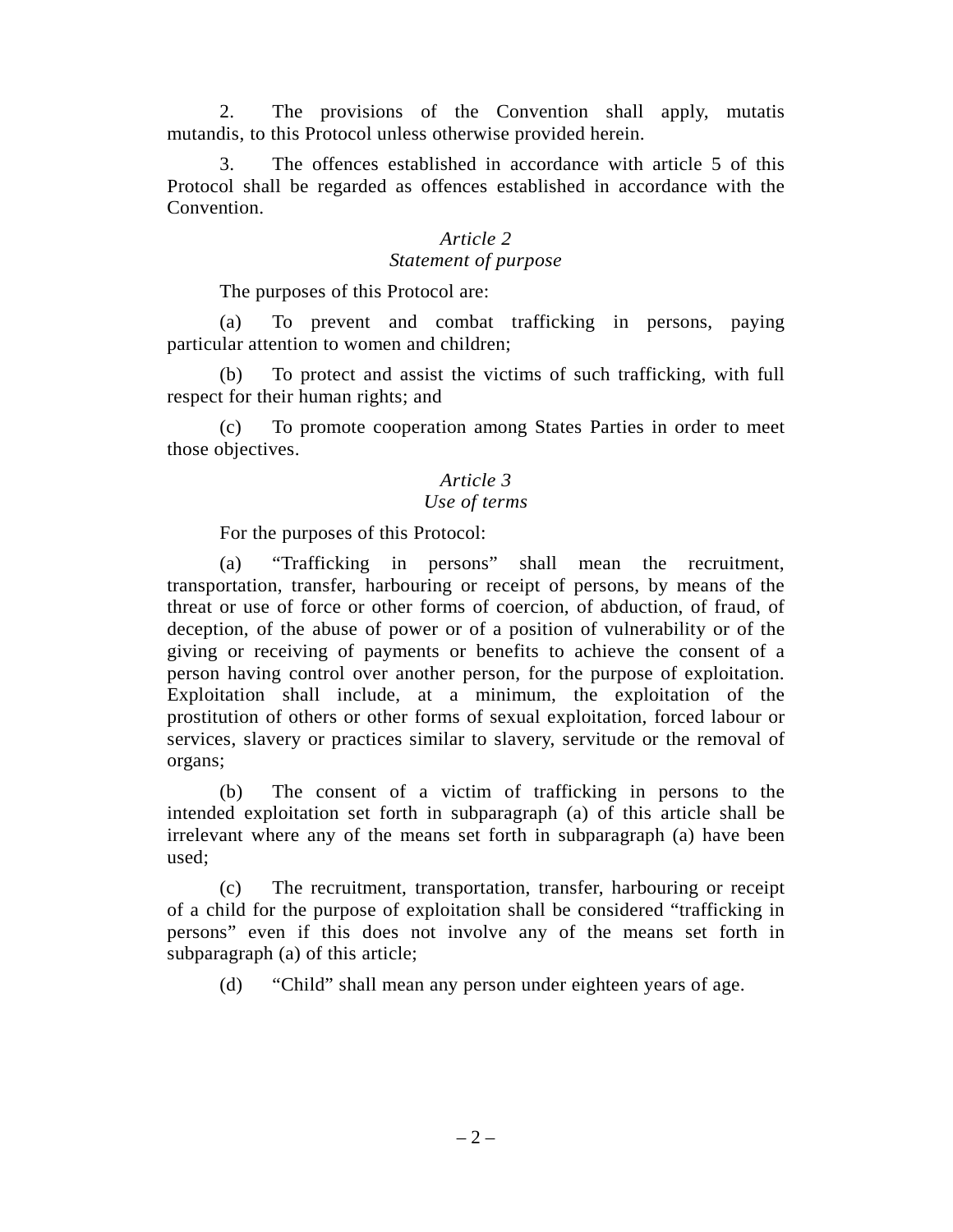## *Article 4*

## *Scope of application*

 This Protocol shall apply, except as otherwise stated herein, to the prevention, investigation and prosecution of the offences established in accordance with article 5 of this Protocol, where those offences are transnational in nature and involve an organized criminal group, as well as to the protection of victims of such offences.

## *Article 5*

## *Criminalization*

 1. Each State Party shall adopt such legislative and other measures as may be necessary to establish as criminal offences the conduct set forth in article 3 of this Protocol, when committed intentionally.

Each State Party shall also adopt such legislative and other measures as may be necessary to establish as criminal offences:

 (a) Subject to the basic concepts of its legal system, attempting to commit an offence established in accordance with paragraph 1 of this article;

 (b) Participating as an accomplice in an offence established in accordance with paragraph 1 of this article; and

 (c) Organizing or directing other persons to commit an offence established in accordance with paragraph 1 of this article.

## **II. Protection of victims of trafficking in persons**

## *Article 6 Assistance to and protection of victims of trafficking in persons*

 1. In appropriate cases and to the extent possible under its domestic law, each State Party shall protect the privacy and identity of victims of trafficking in persons, including, inter alia, by making legal proceedings relating to such trafficking confidential.

 2. Each State Party shall ensure that its domestic legal or administrative system contains measures that provide to victims of trafficking in persons, in appropriate cases:

(a) Information on relevant court and administrative proceedings;

 (b) Assistance to enable their views and concerns to be presented and considered at appropriate stages of criminal proceedings against offenders, in a manner not prejudicial to the rights of the defence.

 3. Each State Party shall consider implementing measures to provide for the physical, psychological and social recovery of victims of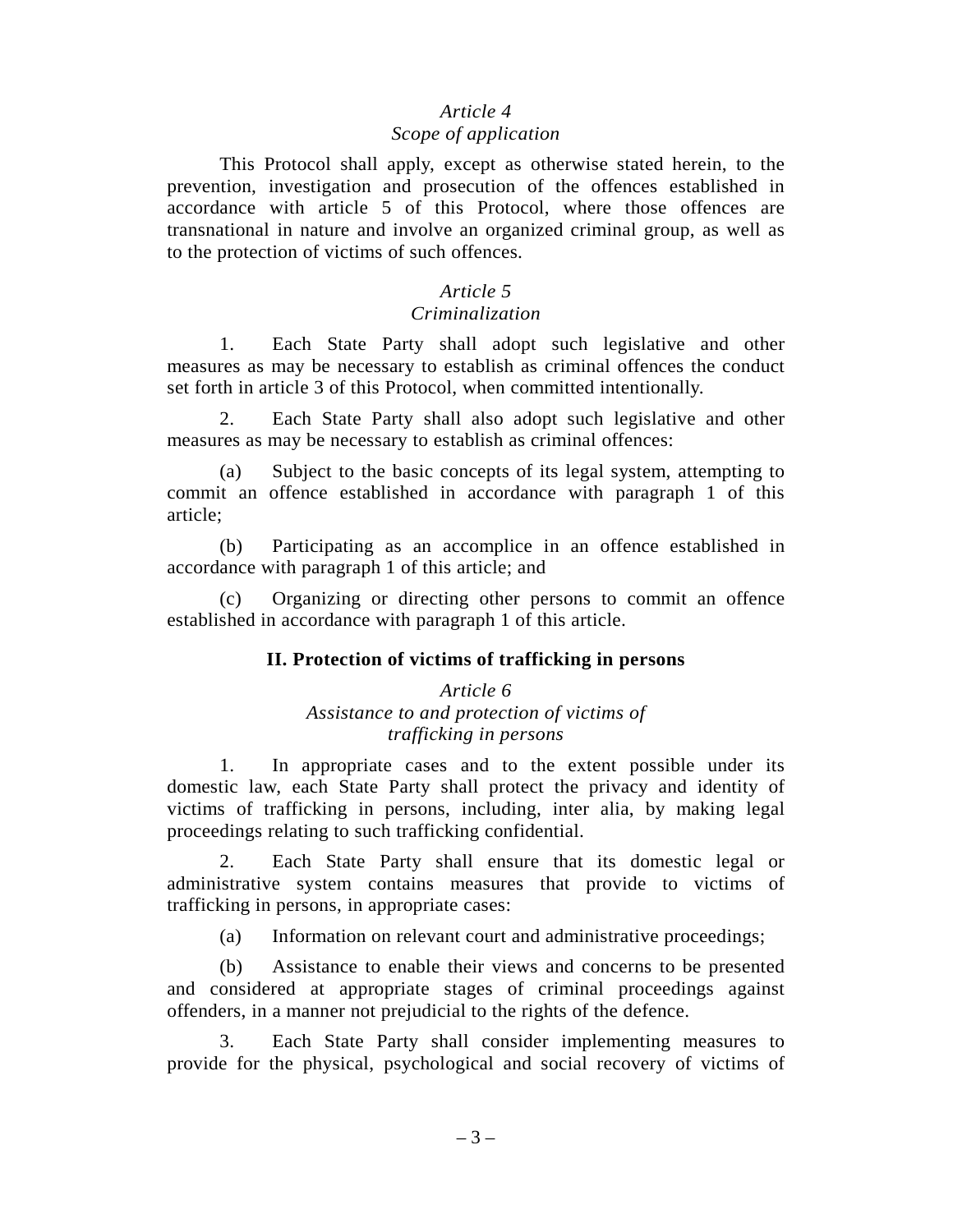trafficking in persons, including, in appropriate cases, in cooperation with non-governmental organizations, other relevant organizations and other elements of civil society, and, in particular, the provision of:

(a) Appropriate housing;

 (b) Counselling and information, in particular as regards their legal rights, in a language that the victims of trafficking in persons can understand;

(c) Medical, psychological and material assistance; and

(d) Employment, educational and training opportunities.

 4. Each State Party shall take into account, in applying the provisions of this article, the age, gender and special needs of victims of trafficking in persons, in particular the special needs of children, including appropriate housing, education and care.

 5. Each State Party shall endeavour to provide for the physical safety of victims of trafficking in persons while they are within its territory.

 6. Each State Party shall ensure that its domestic legal system contains measures that offer victims of trafficking in persons the possibility of obtaining compensation for damage suffered.

## *Article 7 Status of victims of trafficking in persons in receiving States*

 1. In addition to taking measures pursuant to article 6 of this Protocol, each State Party shall consider adopting legislative or other appropriate measures that permit victims of trafficking in persons to remain in its territory, temporarily or permanently, in appropriate cases.

 2. In implementing the provision contained in paragraph 1 of this article, each State Party shall give appropriate consideration to humanitarian and compassionate factors.

## *Article 8*

## *Repatriation of victims of trafficking in persons*

 1. The State Party of which a victim of trafficking in persons is a national or in which the person had the right of permanent residence at the time of entry into the territory of the receiving State Party shall facilitate and accept, with due regard for the safety of that person, the return of that person without undue or unreasonable delay.

 2. When a State Party returns a victim of trafficking in persons to a State Party of which that person is a national or in which he or she had, at the time of entry into the territory of the receiving State Party, the right of permanent residence, such return shall be with due regard for the safety of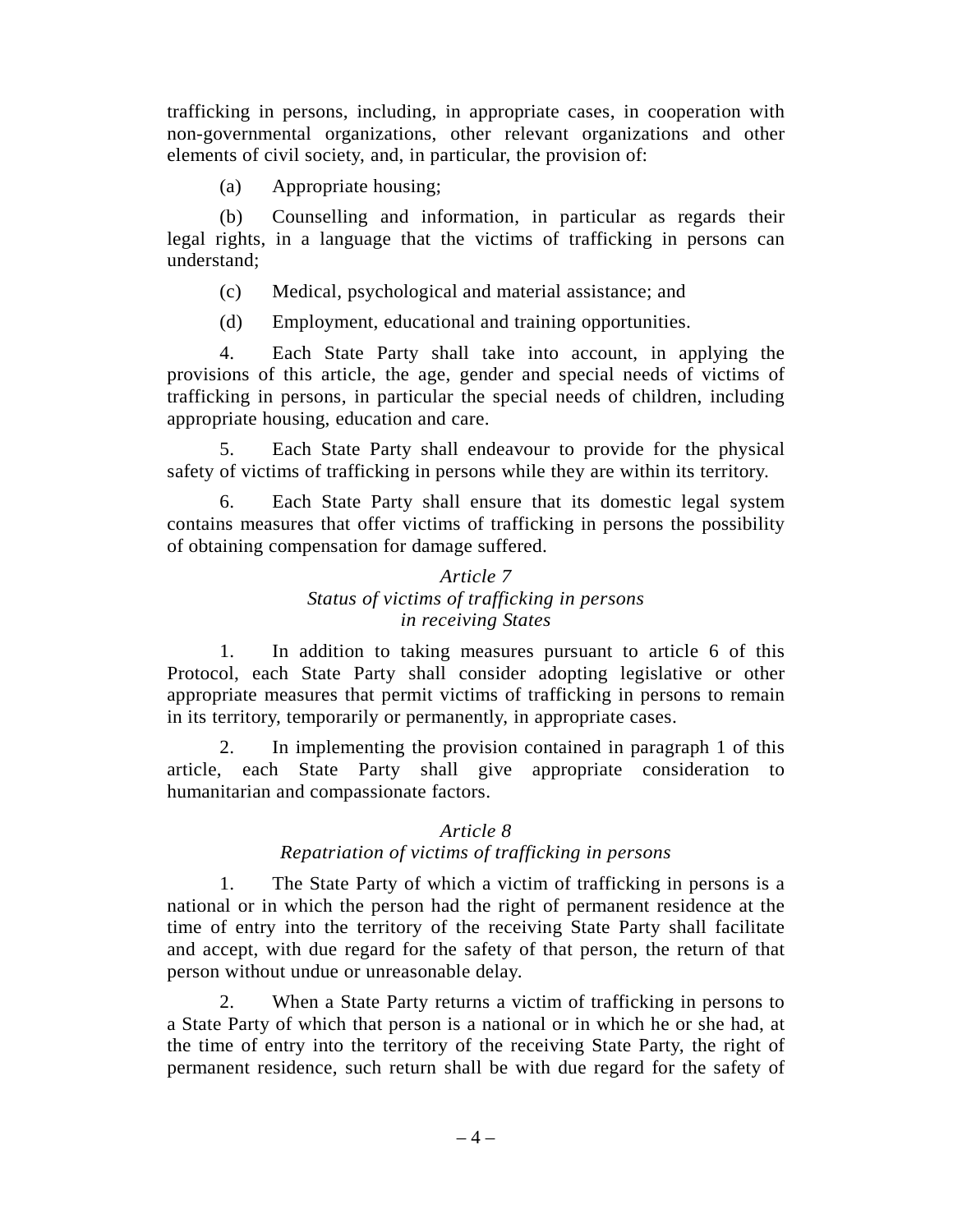that person and for the status of any legal proceedings related to the fact that the person is a victim of trafficking and shall preferably be voluntary.

 3. At the request of a receiving State Party, a requested State Party shall, without undue or unreasonable delay, verify whether a person who is a victim of trafficking in persons is its national or had the right of permanent residence in its territory at the time of entry into the territory of the receiving State Party.

 4. In order to facilitate the return of a victim of trafficking in persons who is without proper documentation, the State Party of which that person is a national or in which he or she had the right of permanent residence at the time of entry into the territory of the receiving State Party shall agree to issue, at the request of the receiving State Party, such travel documents or other authorization as may be necessary to enable the person to travel to and re-enter its territory.

 5. This article shall be without prejudice to any right afforded to victims of trafficking in persons by any domestic law of the receiving State Party.

 6. This article shall be without prejudice to any applicable bilateral or multilateral agreement or arrangement that governs, in whole or in part, the return of victims of trafficking in persons.

#### **III. Prevention, cooperation and other measures**

#### *Article 9*

## *Prevention of trafficking in persons*

 1. States Parties shall establish comprehensive policies, programmes and other measures:

(a) To prevent and combat trafficking in persons; and

 (b) To protect victims of trafficking in persons, especially women and children, from revictimization.

 2. States Parties shall endeavour to undertake measures such as research, information and mass media campaigns and social and economic initiatives to prevent and combat trafficking in persons.

 3. Policies, programmes and other measures established in accordance with this article shall, as appropriate, include cooperation with non-governmental organizations, other relevant organizations and other elements of civil society.

 4. States Parties shall take or strengthen measures, including through bilateral or multilateral cooperation, to alleviate the factors that make persons, especially women and children, vulnerable to trafficking, such as poverty, underdevelopment and lack of equal opportunity.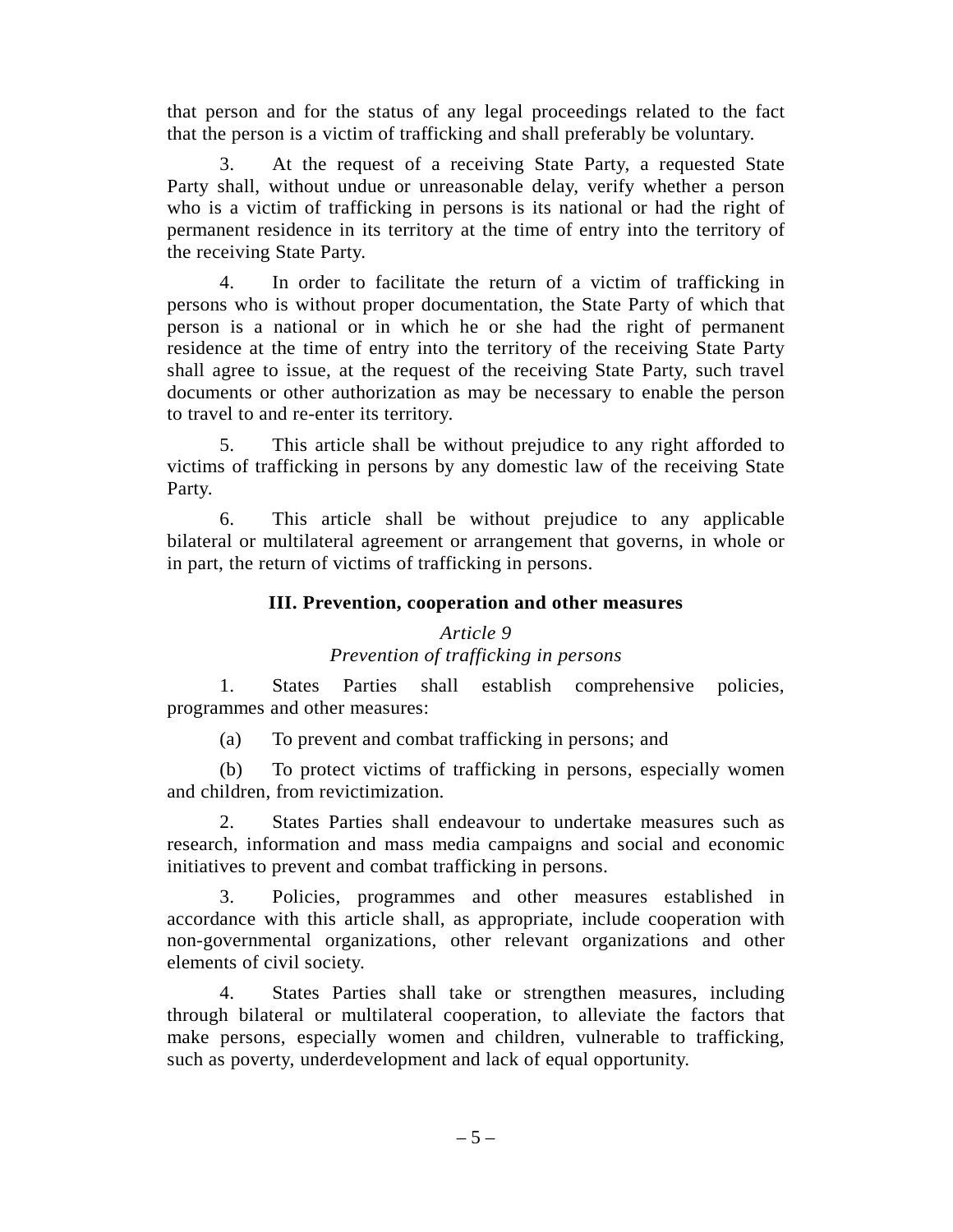5. States Parties shall adopt or strengthen legislative or other measures, such as educational, social or cultural measures, including through bilateral and multilateral cooperation, to discourage the demand that fosters all forms of exploitation of persons, especially women and children, that leads to trafficking.

#### *Article 10*

#### *Information exchange and training*

 1. Law enforcement, immigration or other relevant authorities of States Parties shall, as appropriate, cooperate with one another by exchanging information, in accordance with their domestic law, to enable them to determine:

 (a) Whether individuals crossing or attempting to cross an international border with travel documents belonging to other persons or without travel documents are perpetrators or victims of trafficking in persons;

 (b) The types of travel document that individuals have used or attempted to use to cross an international border for the purpose of trafficking in persons; and

 (c) The means and methods used by organized criminal groups for the purpose of trafficking in persons, including the recruitment and transportation of victims, routes and links between and among individuals and groups engaged in such trafficking, and possible measures for detecting them.

 2. States Parties shall provide or strengthen training for law enforcement, immigration and other relevant officials in the prevention of trafficking in persons. The training should focus on methods used in preventing such trafficking, prosecuting the traffickers and protecting the rights of the victims, including protecting the victims from the traffickers. The training should also take into account the need to consider human rights and child- and gender-sensitive issues and it should encourage cooperation with non-governmental organizations, other relevant organizations and other elements of civil society.

 3. A State Party that receives information shall comply with any request by the State Party that transmitted the information that places restrictions on its use.

## *Article 11*

#### *Border measures*

 1. Without prejudice to international commitments in relation to the free movement of people, States Parties shall strengthen, to the extent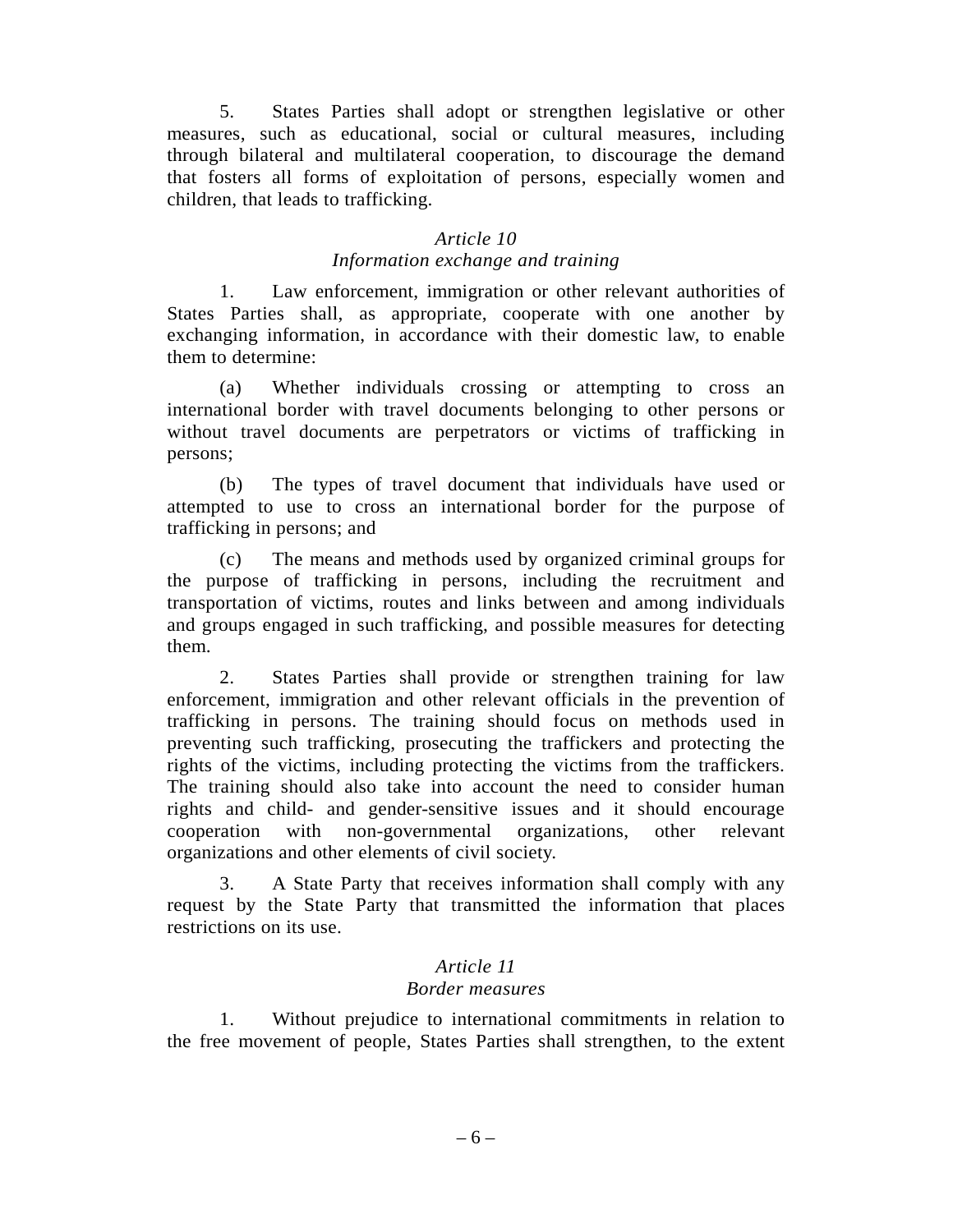possible, such border controls as may be necessary to prevent and detect trafficking in persons.

 2. Each State Party shall adopt legislative or other appropriate measures to prevent, to the extent possible, means of transport operated by commercial carriers from being used in the commission of offences established in accordance with article 5 of this Protocol.

 3. Where appropriate, and without prejudice to applicable international conventions, such measures shall include establishing the obligation of commercial carriers, including any transportation company or the owner or operator of any means of transport, to ascertain that all passengers are in possession of the travel documents required for entry into the receiving State.

 4. Each State Party shall take the necessary measures, in accordance with its domestic law, to provide for sanctions in cases of violation of the obligation set forth in paragraph 3 of this article.

 5. Each State Party shall consider taking measures that permit, in accordance with its domestic law, the denial of entry or revocation of visas of persons implicated in the commission of offences established in accordance with this Protocol.

 6. Without prejudice to article 27 of the Convention, States Parties shall consider strengthening cooperation among border control agencies by, inter alia, establishing and maintaining direct channels of communication.

## *Article 12*

#### *Security and control of documents*

 Each State Party shall take such measures as may be necessary, within available means:

 (a) To ensure that travel or identity documents issued by it are of such quality that they cannot easily be misused and cannot readily be falsified or unlawfully altered, replicated or issued; and

 (b) To ensure the integrity and security of travel or identity documents issued by or on behalf of the State Party and to prevent their unlawful creation, issuance and use.

## *Article 13 Legitimacy and validity of documents*

 At the request of another State Party, a State Party shall, in accordance with its domestic law, verify within a reasonable time the legitimacy and validity of travel or identity documents issued or purported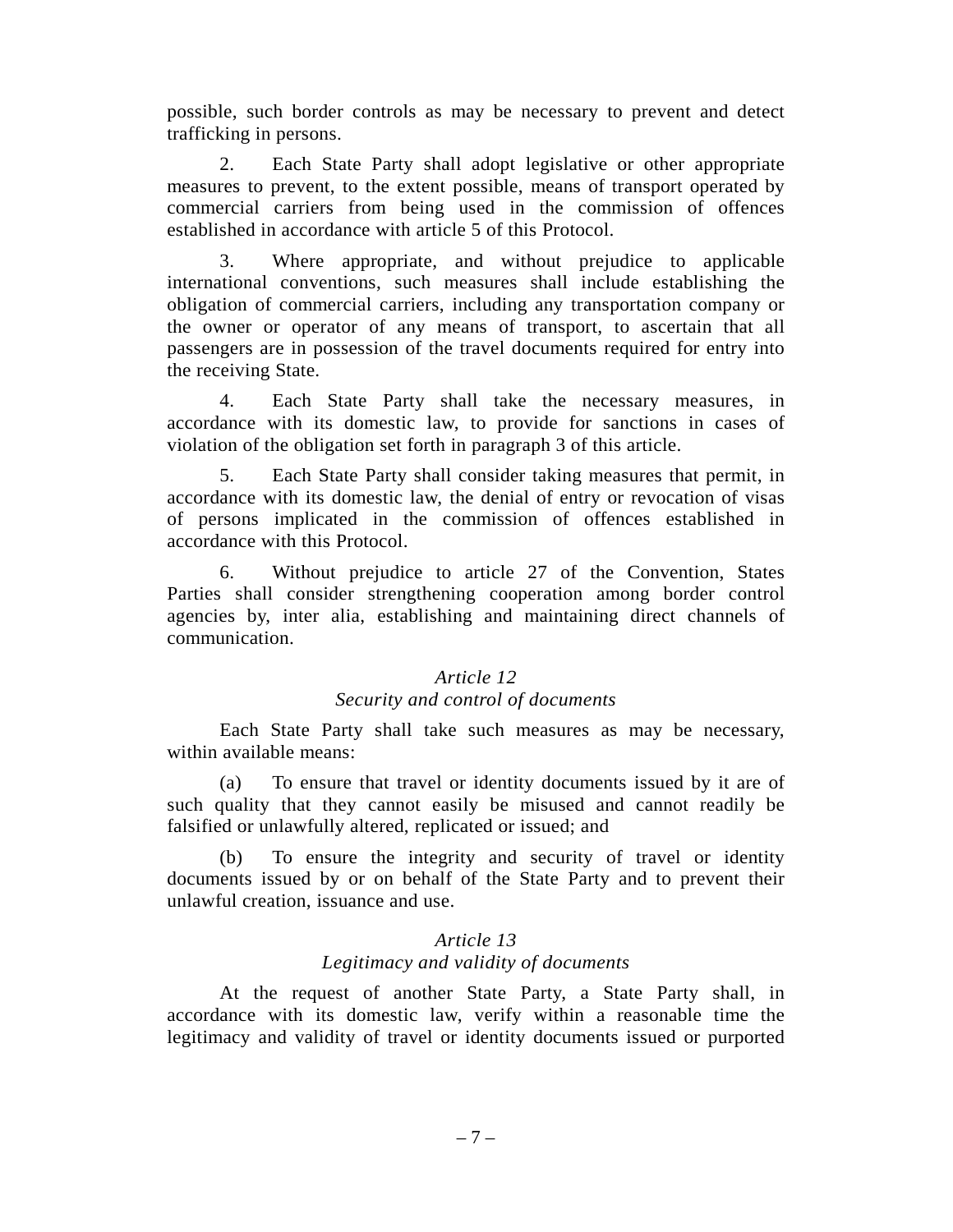to have been issued in its name and suspected of being used for trafficking in persons.

#### **IV. Final provisions**

## *Article 14 Saving clause*

 1. Nothing in this Protocol shall affect the rights, obligations and responsibilities of States and individuals under international law, including international humanitarian law and international human rights law and, in particular, where applicable, the 1951 Convention and the 1967 Protocol relating to the Status of Refugees and the principle of non-refoulement as contained therein.

 2. The measures set forth in this Protocol shall be interpreted and applied in a way that is not discriminatory to persons on the ground that they are victims of trafficking in persons. The interpretation and application of those measures shall be consistent with internationally recognized principles of non-discrimination.

#### *Article 15*

#### *Settlement of disputes*

 l. States Parties shall endeavour to settle disputes concerning the interpretation or application of this Protocol through negotiation.

 2. Any dispute between two or more States Parties concerning the interpretation or application of this Protocol that cannot be settled through negotiation within a reasonable time shall, at the request of one of those States Parties, be submitted to arbitration. If, six months after the date of the request for arbitration, those States Parties are unable to agree on the organization of the arbitration, any one of those States Parties may refer the dispute to the International Court of Justice by request in accordance with the Statute of the Court.

 3. Each State Party may, at the time of signature, ratification, acceptance or approval of or accession to this Protocol, declare that it does not consider itself bound by paragraph 2 of this article. The other States Parties shall not be bound by paragraph 2 of this article with respect to any State Party that has made such a reservation.

 4. Any State Party that has made a reservation in accordance with paragraph 3 of this article may at any time withdraw that reservation by notification to the Secretary-General of the United Nations.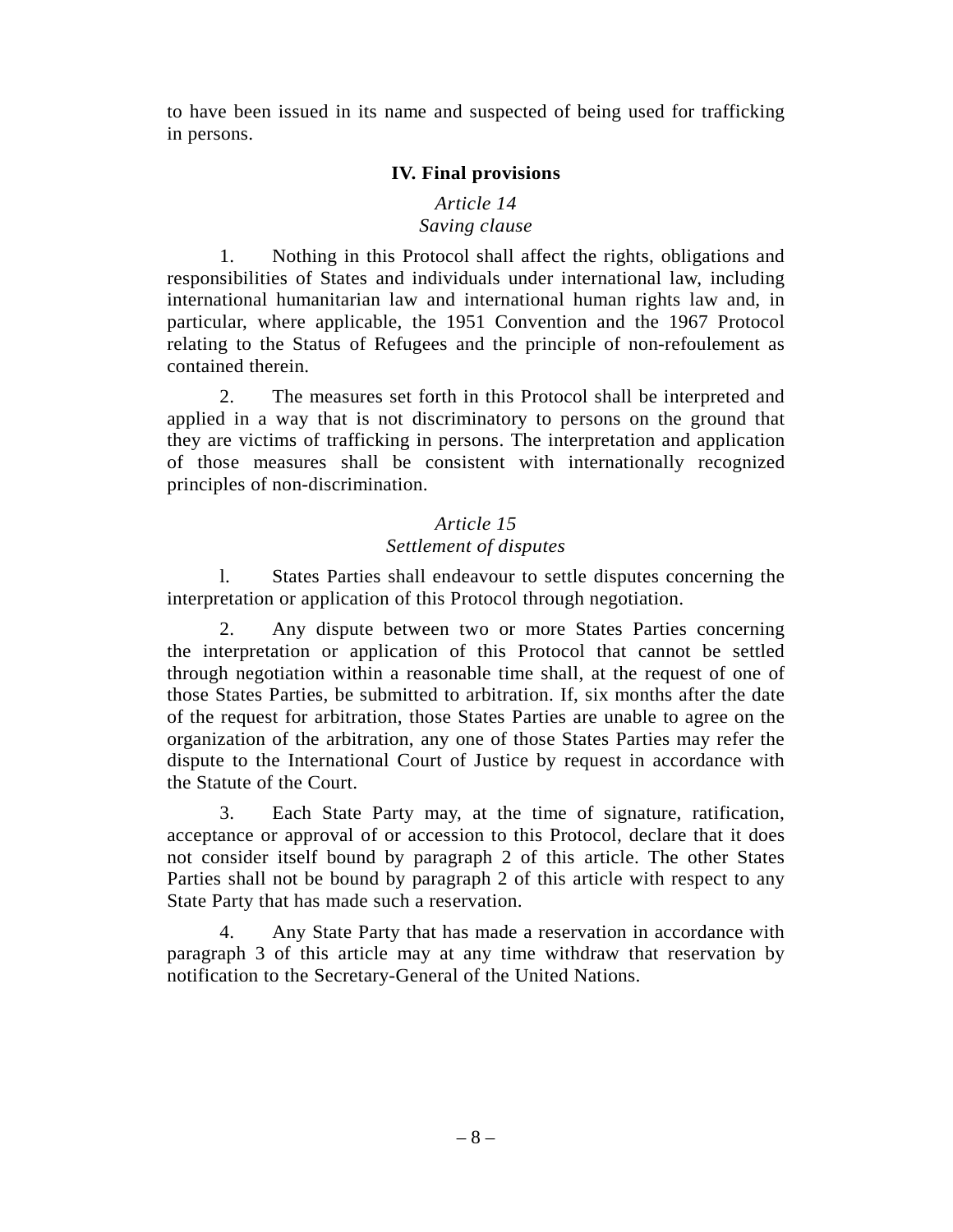#### *Article 16 Signature, ratification, acceptance, approval and accession*

 1. This Protocol shall be open to all States for signature from 12 to 15 December 2000 in Palermo, Italy, and thereafter at United Nations Headquarters in New York until 12 December 2002.

 2. This Protocol shall also be open for signature by regional economic integration organizations provided that at least one member State of such organization has signed this Protocol in accordance with paragraph 1 of this article.

 3. This Protocol is subject to ratification, acceptance or approval. Instruments of ratification, acceptance or approval shall be deposited with the Secretary-General of the United Nations. A regional economic integration organization may deposit its instrument of ratification, acceptance or approval if at least one of its member States has done likewise. In that instrument of ratification, acceptance or approval, such organization shall declare the extent of its competence with respect to the matters governed by this Protocol. Such organization shall also inform the depositary of any relevant modification in the extent of its competence.

 4. This Protocol is open for accession by any State or any regional economic integration organization of which at least one member State is a Party to this Protocol. Instruments of accession shall be deposited with the Secretary-General of the United Nations. At the time of its accession, a regional economic integration organization shall declare the extent of its competence with respect to matters governed by this Protocol. Such organization shall also inform the depositary of any relevant modification in the extent of its competence.

## *Article 17 Entry into force*

 1. This Protocol shall enter into force on the ninetieth day after the date of deposit of the fortieth instrument of ratification, acceptance, approval or accession, except that it shall not enter into force before the entry into force of the Convention. For the purpose of this paragraph, any instrument deposited by a regional economic integration organization shall not be counted as additional to those deposited by member States of such organization.

 2. For each State or regional economic integration organization ratifying, accepting, approving or acceding to this Protocol after the deposit of the fortieth instrument of such action, this Protocol shall enter into force on the thirtieth day after the date of deposit by such State or organization of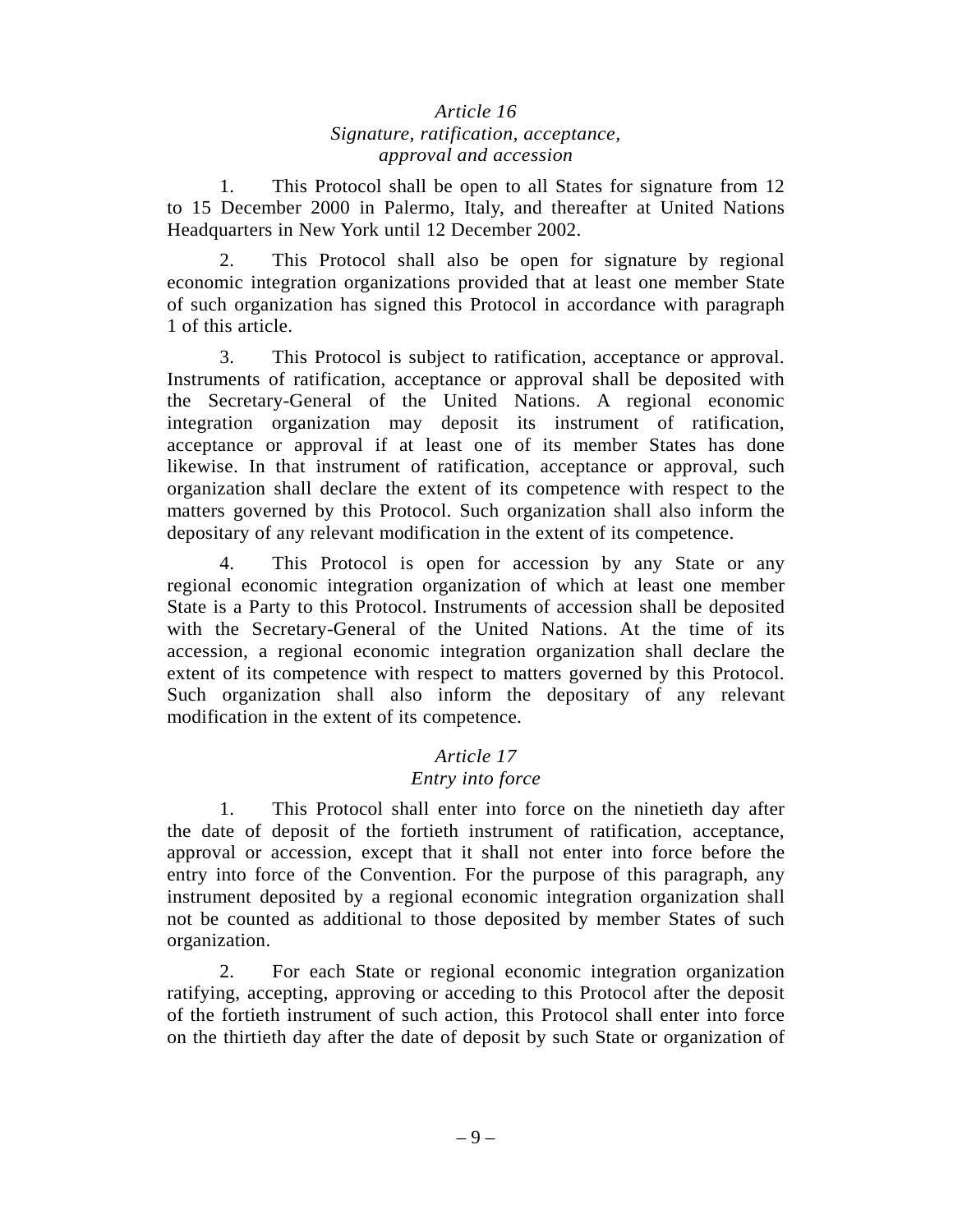the relevant instrument or on the date this Protocol enters into force pursuant to paragraph 1 of this article, whichever is the later.

#### *Article 18 Amendment*

 1. After the expiry of five years from the entry into force of this Protocol, a State Party to the Protocol may propose an amendment and file it with the Secretary-General of the United Nations, who shall thereupon communicate the proposed amendment to the States Parties and to the Conference of the Parties to the Convention for the purpose of considering and deciding on the proposal. The States Parties to this Protocol meeting at the Conference of the Parties shall make every effort to achieve consensus on each amendment. If all efforts at consensus have been exhausted and no agreement has been reached, the amendment shall, as a last resort, require for its adoption a two-thirds majority vote of the States Parties to this Protocol present and voting at the meeting of the Conference of the Parties.

 2. Regional economic integration organizations, in matters within their competence, shall exercise their right to vote under this article with a number of votes equal to the number of their member States that are Parties to this Protocol. Such organizations shall not exercise their right to vote if their member States exercise theirs and vice versa.

 3. An amendment adopted in accordance with paragraph 1 of this article is subject to ratification, acceptance or approval by States Parties.

 4. An amendment adopted in accordance with paragraph 1 of this article shall enter into force in respect of a State Party ninety days after the date of the deposit with the Secretary-General of the United Nations of an instrument of ratification, acceptance or approval of such amendment.

 5. When an amendment enters into force, it shall be binding on those States Parties which have expressed their consent to be bound by it. Other States Parties shall still be bound by the provisions of this Protocol and any earlier amendments that they have ratified, accepted or approved.

## *Article 19*

## *Denunciation*

 1. A State Party may denounce this Protocol by written notification to the Secretary-General of the United Nations. Such denunciation shall become effective one year after the date of receipt of the notification by the Secretary-General.

 2. A regional economic integration organization shall cease to be a Party to this Protocol when all of its member States have denounced it.